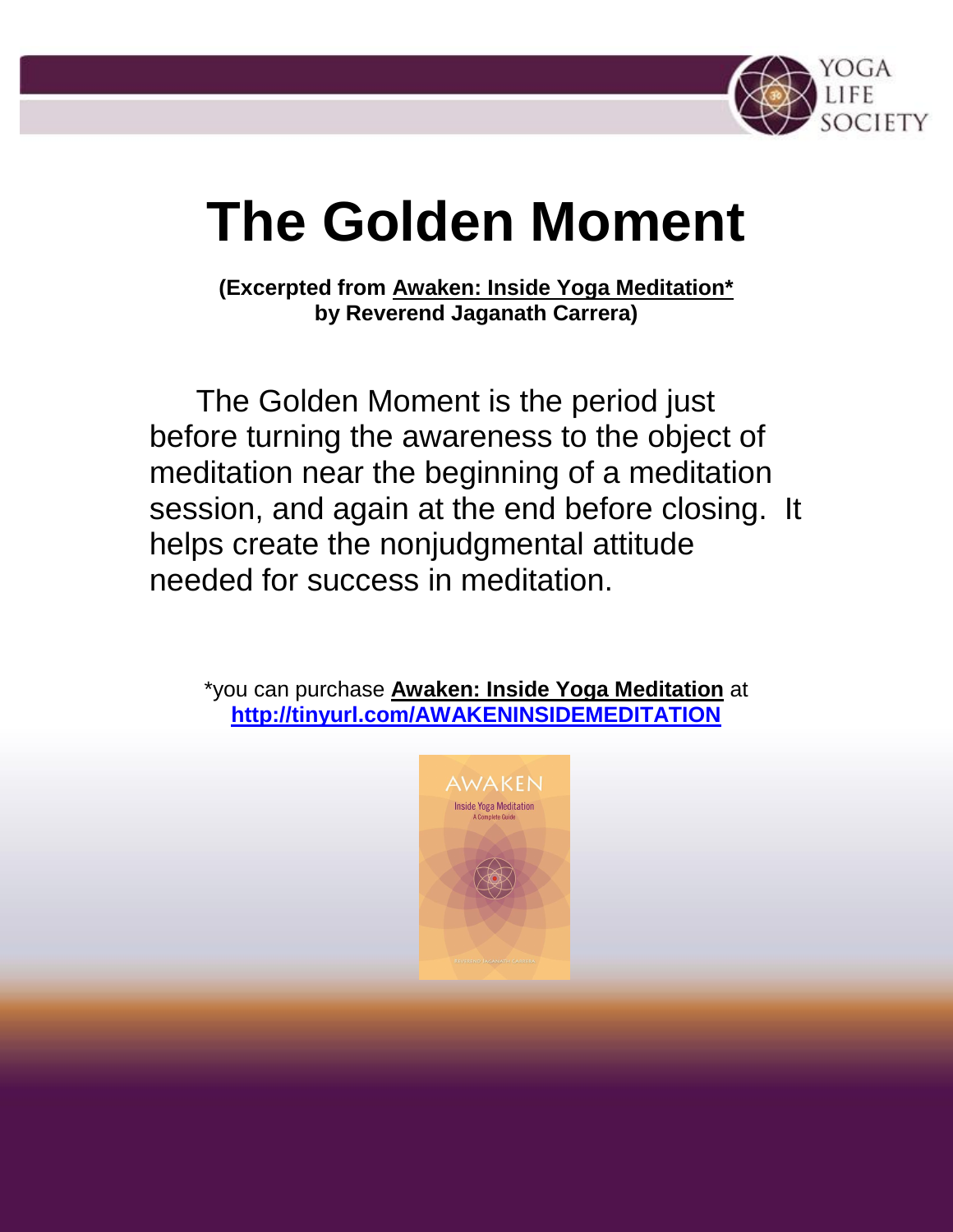## **THE GOLDEN MOMENT**

[After affirmations, chants, and prayers] there is one more step to take before turning your attention to the object of meditation. It's simple and doesn't take long, but it is vital.

These are the two periods of time in a meditation session where you create an inner environment that is nonjudgmental, accepting, gentle and loving. During this stage, we allow whatever comes into our awareness to rise, develop, and subside without any interference or judgment. The Golden Moment is the loving acceptance of the entire mindscape – the thoughts, images, impressions, emotions, memories, and activities that constitute our minds at any given moment. It is a meditation essential and a gift we give ourselves, a gift that leads to peace of mind, wisdom, and unconditional love.

#### **Why The Golden Moment is Important**

The biggest reason that people are irregular in their practice, or drop it completely, is that they don't feel that they've experienced enough benefits. A major cause for this failure is the mental environment that they have allowed to exist in meditation.

For many practitioners, meditating resembles warfare. The chosen object of meditation is like an embattled victim being showered by bombs while running through a minefield. The distracting thoughts are regarded as enemies of meditation. This attitude sets up a combative and tense mental environment, where only the chosen object of meditation is "good" and everything else is "bad". It's hard not to feel inadequate or like a failure. Cultivating the Golden Moment neutralizes this nonproductive attitude.

#### **How It's Done**

You simply remain a silent witness to the mind, without making any judgment as to the fitness of its contents. There is no attempt to control, guide, or censor mental activities. You simply observe, allowing impressions to move across the stage that is your awareness. Like a member of the audience – not like a critic – you simply watch.

The Golden Moment regards the mental activity in meditation as typical and nonpathological. Its practice leads to accepting all thoughts and activities with compassion and love, a profound and complete embrace of our mindscape.

#### **When it's Practiced**

The Golden Moment is practiced just before turning the awareness to the object of meditation and again, at the end before the closing peace chants.

### **Why Two Golden Moments**

The Golden Moment at the beginning helps calm and clear the mind, preparing it to embrace the chosen object of meditation easily and comfortably. It creates a more hospitable environment for meditation to take root and grow. From the outset of your sitting, you've let go of the tension that accompanies notions of success and failure, or of good and bad thoughts. The subtle and powerful energies of the mind become freer to focus.

The second Golden Moment reestablishes the nonjudgmental attitude if it is lost while meditating and helps to integrate the meditative experience with the more active, get-things-done part of the mind.